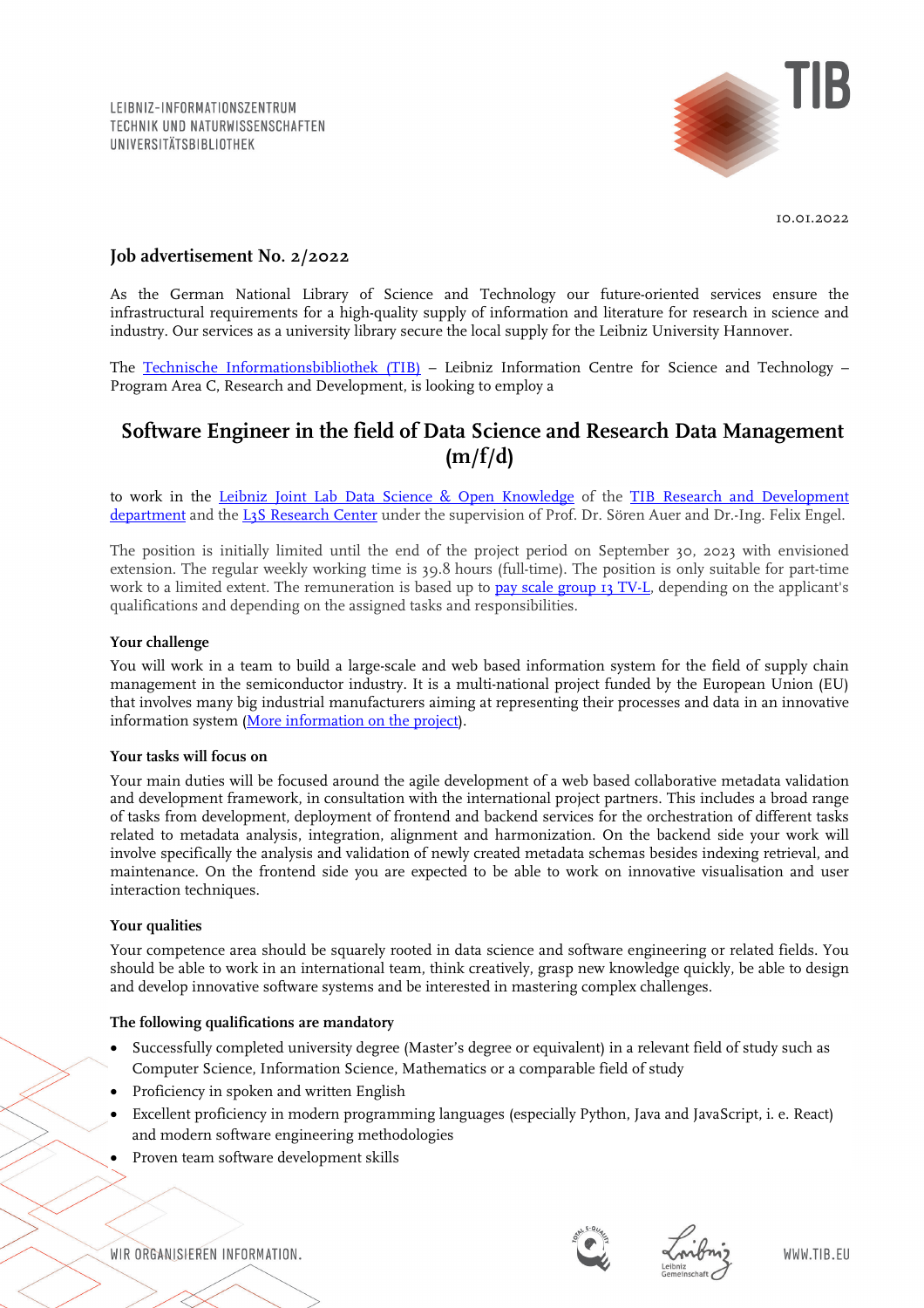

• Solid experiences in developing and deploying scalable web services using Docker, Python (Flask) and Node.js

# **Desirable qualifications and familiarity and interest in**

- Information Systems, Data and Knowledge Management
- Information Integration
- Data Science
- Web Engineering

## **What we offer**

In [TIB's Research and Development Department,](https://www.tib.eu/en/research-development/) you have the opportunity to get in contact with many multinational big industrial manufacturers besides exceptional opportunities for your scientific development in a dynamic and excellent research environment. We provide a scientifically and intellectually inspiring environment with an entrepreneurial mindset embedded in a [leading technical university](https://www.tu9.de/uni-h/en/) and one of the largest technical information centres being part of the [Leibniz Association.](https://www.leibniz-gemeinschaft.de/en/)

The research department at the TIB is relatively young and offers many opportunities. It is our vision to rethink the representation and provision of data and information and to organize them in an Open Research Knowledge Graph [\(ORKG\)](https://projects.tib.eu/orkg/) in the future. There is a close cooperation with the [L3S Research Centre](https://www.l3s.de/en) at Leibniz University Hannover, one of the world's leading research institutes in the field of Web & Data Science, within the [Leibniz](https://www.tib.eu/en/research-development/joint-lab/) [Joint Lab Data Science &](https://www.tib.eu/en/research-development/joint-lab/) Open Knowledge.

Last but not least, we attach great importance to an open and creative working atmosphere in which it is fun to work.

## **Furthermore, we offer**

- Financing for necessary equipment, conference and research visit travel
- Work in the context of a multinational, European research and innovation project
- A portfolio of technology components to build on, including [ORKG,](https://projects.tib.eu/orkg/) [OpenResearch.org,](https://www.openresearch.org/wiki/Main_Page) TIB AV-Portal, [DBpedia.org](https://wiki.dbpedia.org/) and other
- A modern workplace in a central location of Hanover with a collegial, attractive and versatile working environment
- Flexible working hours (flexitime) as well as [offers for reconciling work and family life](https://www.tib.eu/en/tib/careers-and-apprenticeships/equal-opportunities/) such as mobile work and remote work options
- An employer with a wide range of internal and external further education and training measures, workplace health promotion and a supplementary pension scheme for the public sector [\(VBL\)](https://www.vbl.de/de?t=/VBL/english&i=1113979957474&l=0&e=UTF-8&ParentID=1228245487465)
- Discount for employees in the canteens of the **Studentenwerk Hannover** as well as the possibility to use the various offers of the [University Sports Hannover](https://www.hochschulsport-hannover.de/en/)
- A job in the public service with a salary i[n pay scale group 13 TV-L](http://oeffentlicher-dienst.info/c/t/rechner/tv-l/west?id=tv-l-2021&matrix=1) according to the provisions of the collective agreement for the public service in Germany (TV-L), including a special annual payment and 30 days of vacation per year

If you are interested, questions regarding the position can be addressed to Dr.-Ing. Felix Engel by mail at [felix.engel@tib.eu.](mailto:felix.engel@tib.eu)

# **How to apply**

We look forward to receiving your application. Please enclose a letter of recommendation and a motivational statement with your application. To submit your application, please click [here.](https://tib.eu/bewerbungsformular-2-2022eng)

WIR ORGANISIEREN INFORMATION.